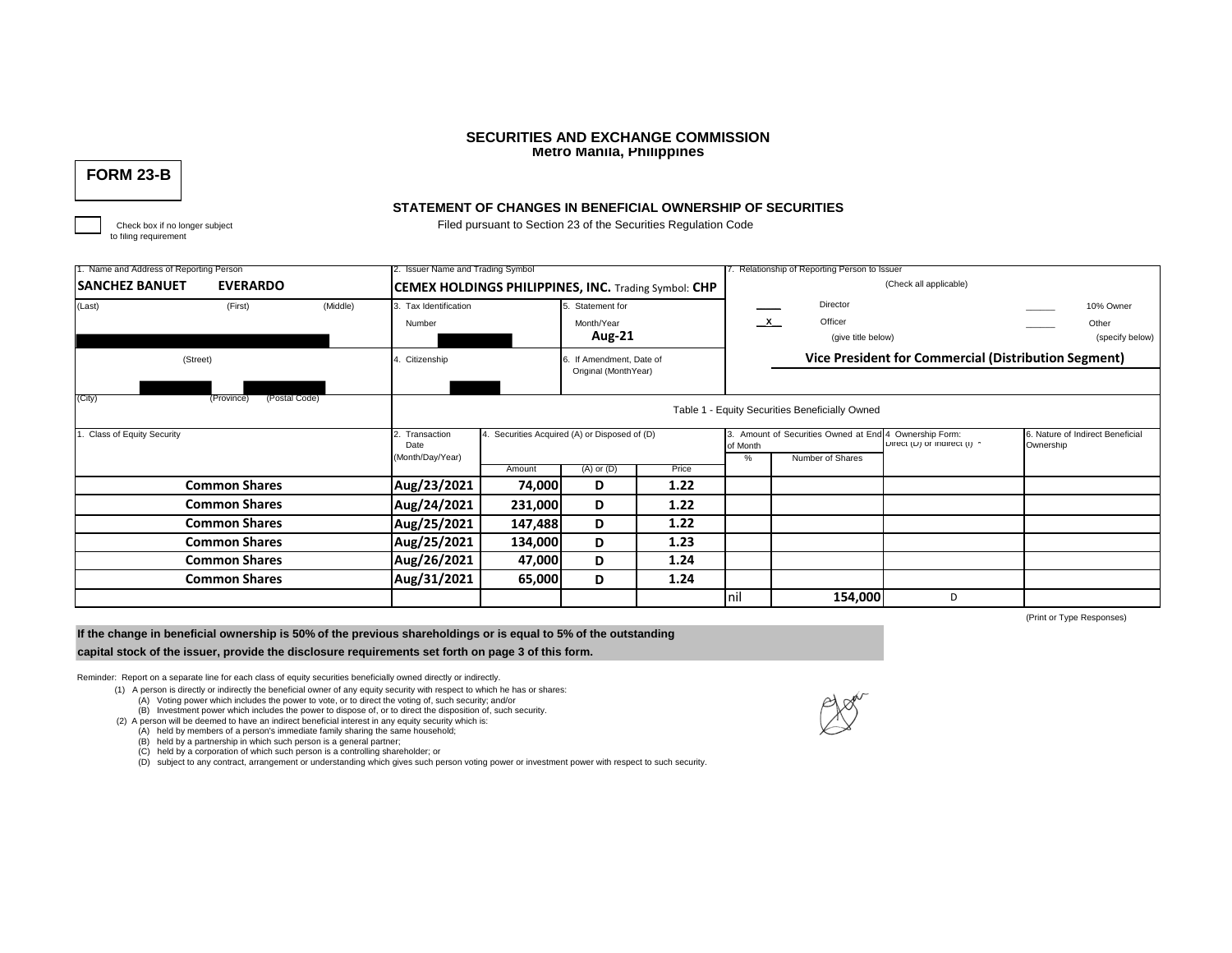# **FORM 23-B** (continued) **Table II - Derivative Securities Acquired, Disposed of, or Beneficially Owned<br>
<b>(e.g., warrants, options, convertible securities)** (e.g., warrants, options, convertible securities)

| 1. Derivative Security | 2. Conversion or 3. Transaction<br><b>Exercise Price</b><br>of Derivative<br>Security | Date<br>(Month/Day/Yr) | 4. Number of Derivative Securities<br>Acquired (A) or Disposed of (D) |                | 5. Date<br>Exercisable and<br><b>Expiration Date</b><br>(Month/Day/Year)<br>Date Exercisable<br>Expiration |      | 6. litle and Amount of<br><b>Underlying Securities</b><br>Amount or |                     | 7. Price of<br>Derivative<br>Security | 8. No. of<br>Derivative<br>Securities<br>Beneficially<br>Owned at<br>End of | ship Form of Indirect<br>of Derivativ Beneficial<br>Security;<br>Direct (D)<br>or | 9. Owner- 10. Nature<br>Ownership |
|------------------------|---------------------------------------------------------------------------------------|------------------------|-----------------------------------------------------------------------|----------------|------------------------------------------------------------------------------------------------------------|------|---------------------------------------------------------------------|---------------------|---------------------------------------|-----------------------------------------------------------------------------|-----------------------------------------------------------------------------------|-----------------------------------|
|                        |                                                                                       |                        | Amount                                                                | $(A)$ or $(D)$ |                                                                                                            | Date | Title                                                               | Number<br>of Shares |                                       | Month                                                                       | inairect (i)                                                                      |                                   |
| N/A                    |                                                                                       |                        |                                                                       |                |                                                                                                            |      |                                                                     |                     |                                       |                                                                             |                                                                                   |                                   |
|                        |                                                                                       |                        |                                                                       |                |                                                                                                            |      |                                                                     |                     |                                       |                                                                             |                                                                                   |                                   |
|                        |                                                                                       |                        |                                                                       |                |                                                                                                            |      |                                                                     |                     |                                       |                                                                             |                                                                                   |                                   |
|                        |                                                                                       |                        |                                                                       |                |                                                                                                            |      |                                                                     |                     |                                       |                                                                             |                                                                                   |                                   |
|                        |                                                                                       |                        |                                                                       |                |                                                                                                            |      |                                                                     |                     |                                       |                                                                             |                                                                                   |                                   |
|                        |                                                                                       |                        |                                                                       |                |                                                                                                            |      |                                                                     |                     |                                       |                                                                             |                                                                                   |                                   |
|                        |                                                                                       |                        |                                                                       |                |                                                                                                            |      |                                                                     |                     |                                       |                                                                             |                                                                                   |                                   |
|                        |                                                                                       |                        |                                                                       |                |                                                                                                            |      |                                                                     |                     |                                       |                                                                             |                                                                                   |                                   |
|                        |                                                                                       |                        |                                                                       |                |                                                                                                            |      |                                                                     |                     |                                       |                                                                             |                                                                                   |                                   |
|                        |                                                                                       |                        |                                                                       |                |                                                                                                            |      |                                                                     |                     |                                       |                                                                             |                                                                                   |                                   |
|                        |                                                                                       |                        |                                                                       |                |                                                                                                            |      |                                                                     |                     |                                       |                                                                             |                                                                                   |                                   |

Explanation of Responses:

Note: File **three (3**) copies of this form, one of which must be manually signed. Attach additional sheets if space provided is insufficient.



**8-Sep-21** Date